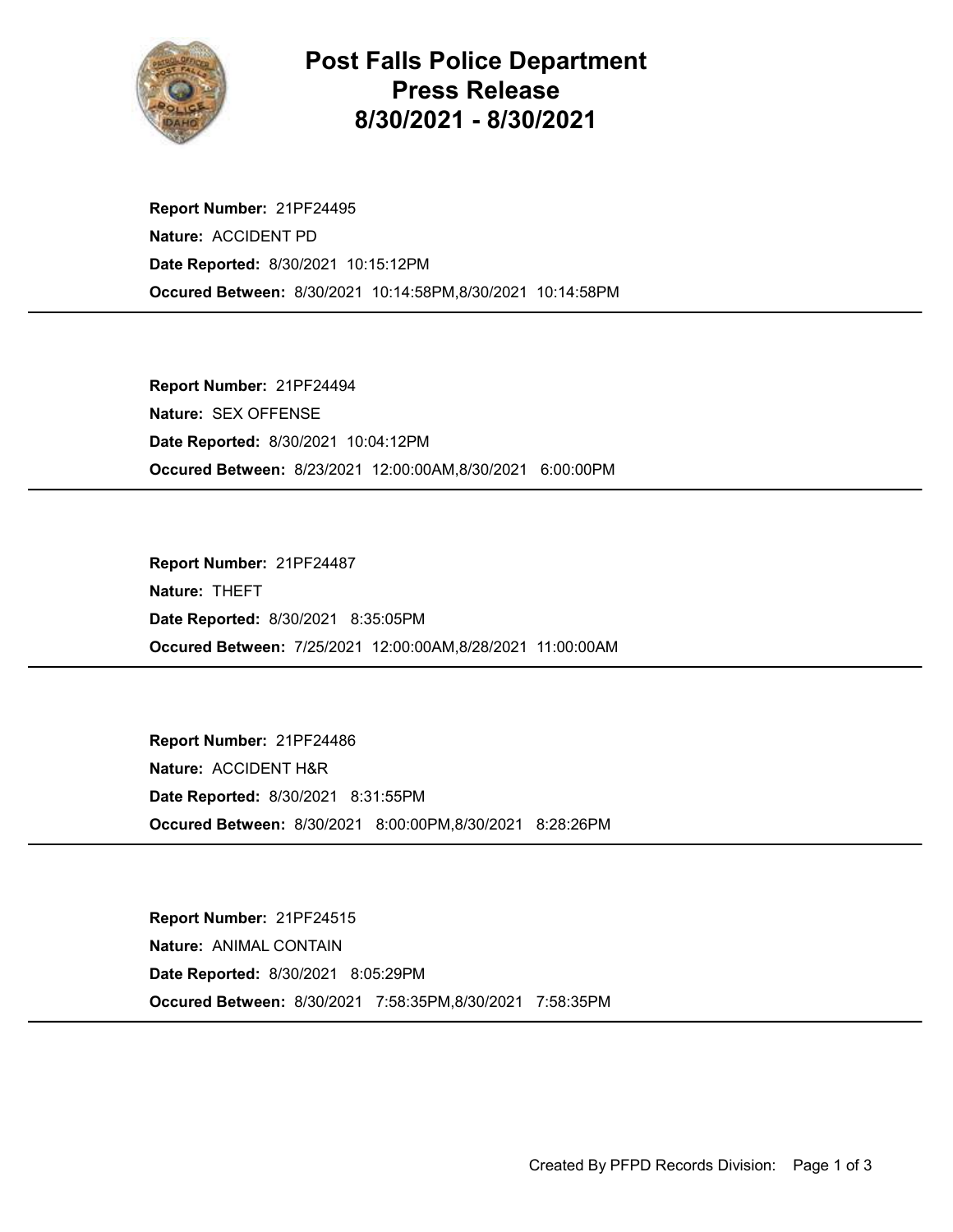Occured Between: 9/8/2021 7:47:23PM,9/8/2021 7:47:23PM Report Number: 21PF25563 Nature: CHILD ABUSE Date Reported: 8/30/2021 7:50:25PM

Occured Between: 8/30/2021 6:43:41PM,8/30/2021 6:43:41PM Report Number: 21PF24474 Nature: SEX OFFENSE Date Reported: 8/30/2021 6:45:22PM

Occured Between: 8/30/2021 6:38:25PM,8/30/2021 6:38:26PM Report Number: 21PF24472 Nature: ASSAULT Date Reported: 8/30/2021 6:39:05PM

Occured Between: 8/30/2021 6:21:01PM,8/30/2021 6:21:01PM Report Number: 21PF24470 Nature: SUICIDE THREAT Date Reported: 8/30/2021 6:24:06PM

Occured Between: 8/30/2021 3:30:00PM,8/30/2021 4:00:00PM Report Number: 21PF24451 Nature: BATTERY Date Reported: 8/30/2021 4:24:46PM

Occured Between: 8/30/2021 3:32:52PM,8/30/2021 3:32:52PM Report Number: 21PF24447 Nature: THEFT Date Reported: 8/30/2021 3:35:28PM